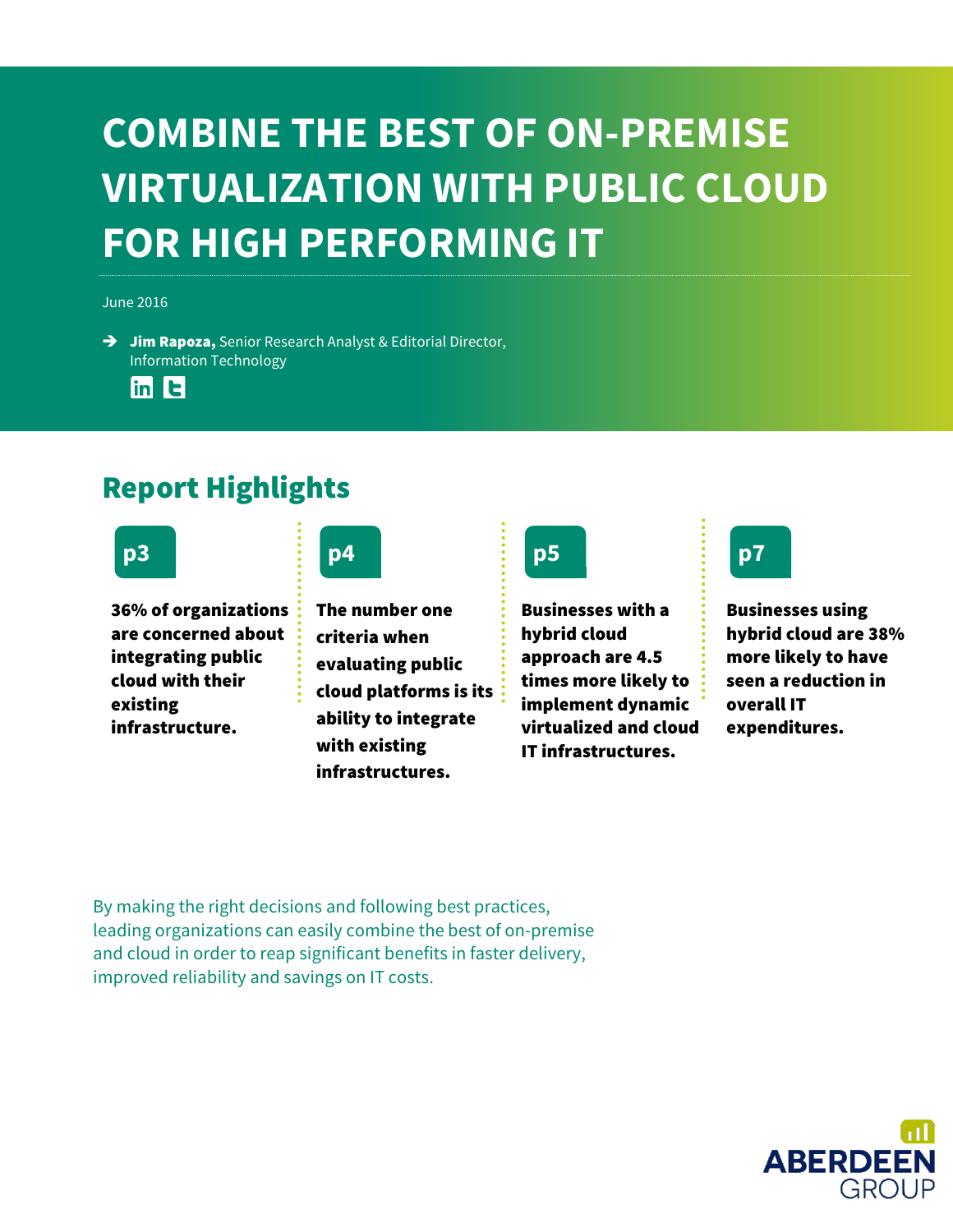**Of high importance to businesses is having strong on-premise and cloud-based platforms that not only operate well on their own, but can integrate to make each other better.** 

In the world of sports, some teams dominate at home, making it nearly impossible for opponents to come into their house and beat them. And some teams are road warriors, able to travel into hostile stadiums and come away the victor.

Either of these are a great trait for any sports club to have. However, to be a champion, a team needs to be great everywhere, whether at home or away.

The same is true in IT infrastructures and data centers. Having a strong on-premise, or in-house, infrastructure can provide solid security, improved speed and increased piece of mind. And an extensive public cloud platform offers increased agility, flexibility and recovery capabilities.

But best of all, is an organization that can combine both. One that can have a strong on-premise infrastructure that is seamlessly integrated with the public cloud.

Through on-premise virtualization infrastructures, businesses gain a number of benefits in ease of management, improved ability to provide services and applications to the business, and increased security. Additionally, with public cloud, organizations gain fast service deployment capabilities, reduced infrastructure costs, unlimited flexibility, and the ability to grow capacity as needed with the click of a button.

Many organizations today want to have the ability to combine these two infrastructures in order to gain the best of both worlds but fear the cost and complexity of properly implementing a hybrid cloud infrastructure. But by making the right decisions and following best practices, leading organizations can easily combine the best of on-premise and cloud in order to reap significant benefits in faster delivery, improved reliability, and savings on IT costs.

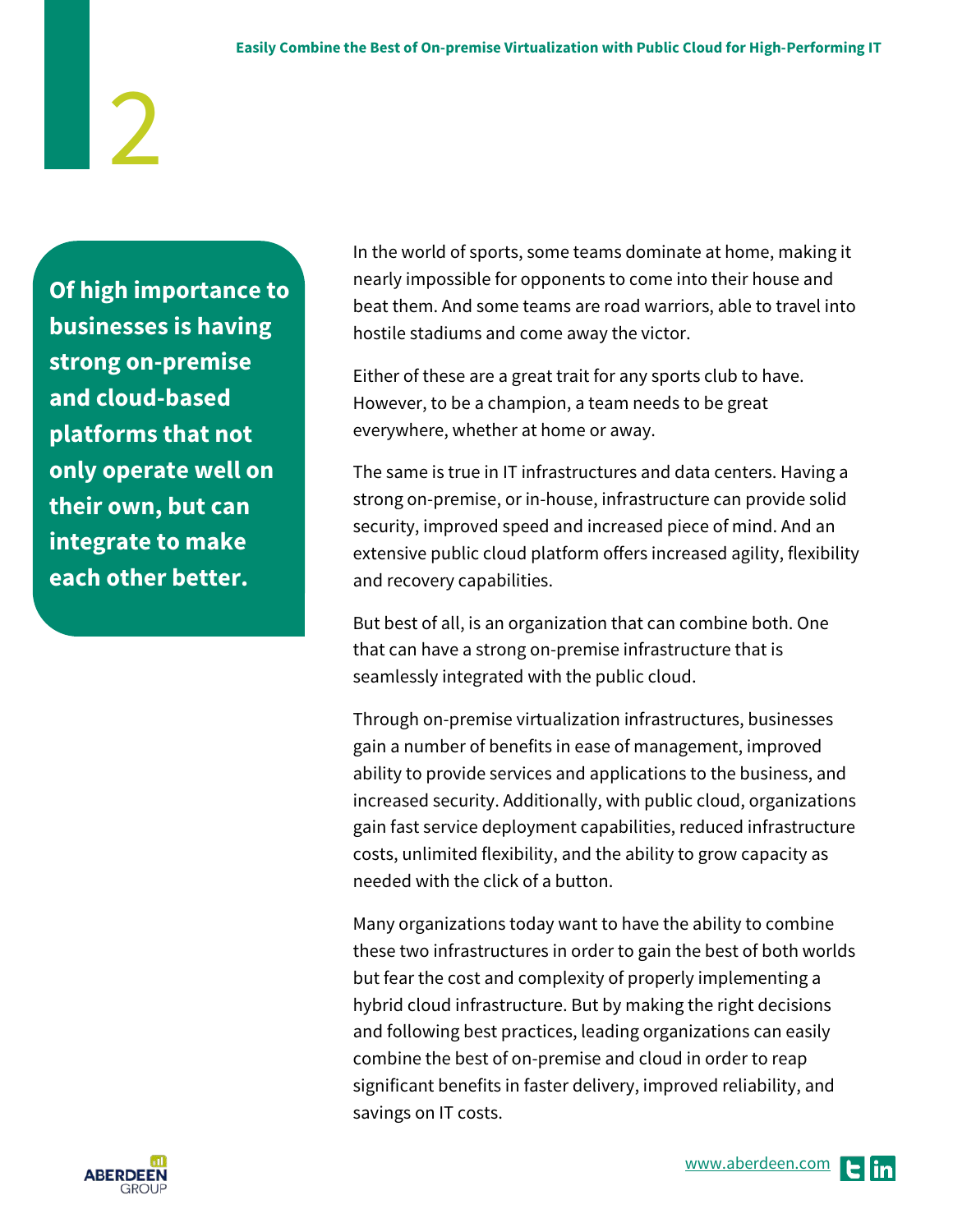### Why it Makes Sense for On-premise and Public Cloud to Get Together

Looking from the outside in, building IT infrastructures using virtualization and cloud should be a well-established and mature process. After all, public cloud has been around for many years now and server virtualization for at least twice as long. But while both of these technologies are in some ways "mature" both are also completely new. That's because each has been transformed by other emerging technologies.

Virtualization and cloud have been transformed by software defined data centers, big data, the Internet of Things, converged systems, and each other. All of this has added improved capabilities but has also, in some ways, added to the complexity of deploying these technologies.



### **Figure 1: Top Virtualization and Cloud Challenges**

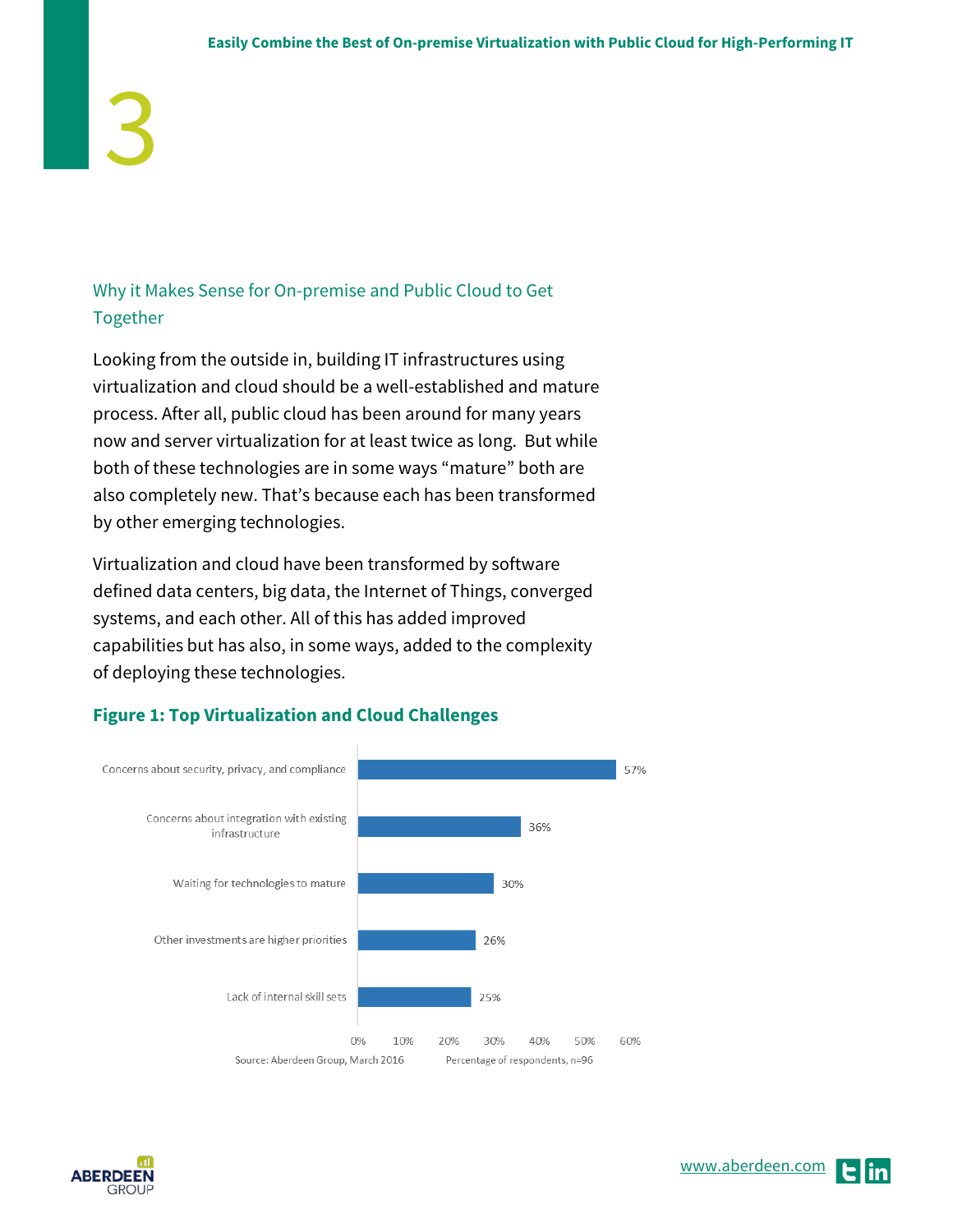In our research into IT cloud and virtualized infrastructures, we asked businesses about the top hurdles they were facing when it comes to these technologies (Figure 1 above). And, as one would expect, the number one challenge is concern about security, data privacy, and regulatory compliance.

Actually of a bit more interest, is the fact that the number two challenge is around integration with existing infrastructure. This clearly shows that businesses aren't just looking to move from traditional on-premise data centers to a 100% virtual and cloudbased system. Ability to integrate with their existing data center and get the most out of on-premise and cloud are of major importance to these organizations.

### The Best of Both Worlds

When it comes to choosing cloud platforms, integration isn't just a challenge, it's the main criteria that businesses will use to decide just what solutions they will choose to implement.

When Aberdeen Group asked organizations how they evaluate cloud solutions, integration with existing infrastructure was the number one criteria, as shown in Figure 2.

### **Figure 2: How Businesses Evaluate Cloud Solutions**



Source: Aberdeen Group, March 2016 Percentage of respondents, n=82

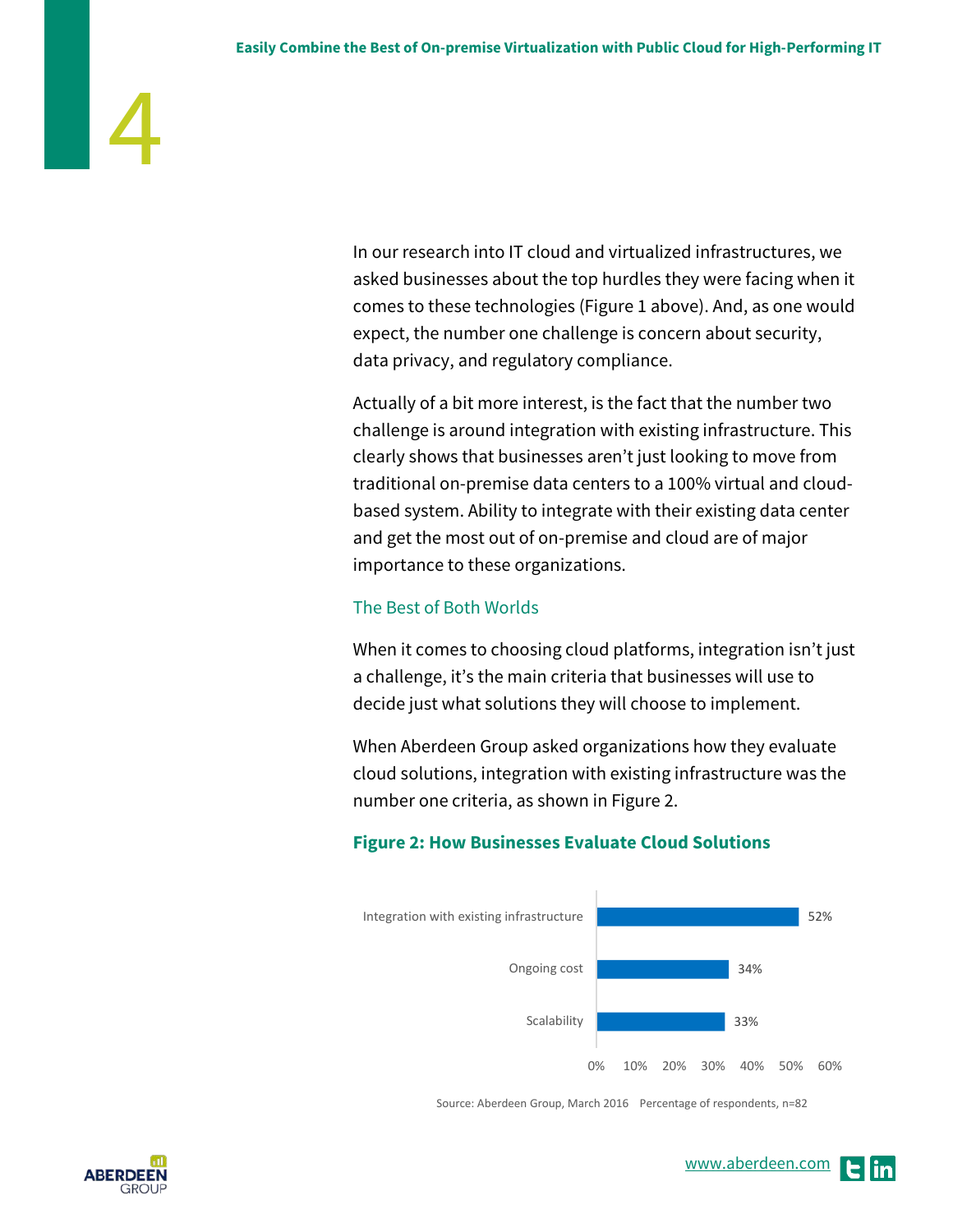Cited at a 55% higher rate than the number two criteria, ongoing cost, one can quickly see how important integration is (not just rating higher than cost but significantly higher). This is due to the high importance that businesses put on having strong onpremise and cloud-based platforms that not only operate well on their own, but can integrate to make each other better.

Another key factor in the importance of integration between onpremise virtualization and public cloud is the value businesses see from the adoption of hybrid cloud. With hybrid cloud, organizations can take advantage of the security and high-speed access of their on-premise systems while also benefitting from public cloud's fast deployment capabilities, reduced infrastructure costs, unlimited flexibility, and the ability to grow capacity as needed with the click of a button.

### **Figure 3: Hybrid Cloud Firms Build a Strong On-Premise and Public Cloud Base**

*Businesses that have a hybrid cloud IT infrastructure gain these benefits over organizations that don't*



Source: Aberdeen Group, May 2016 Percentage of respondents, n=113

Looking at Figure 3 above, we see that businesses that are leveraging hybrid cloud have more experience in server

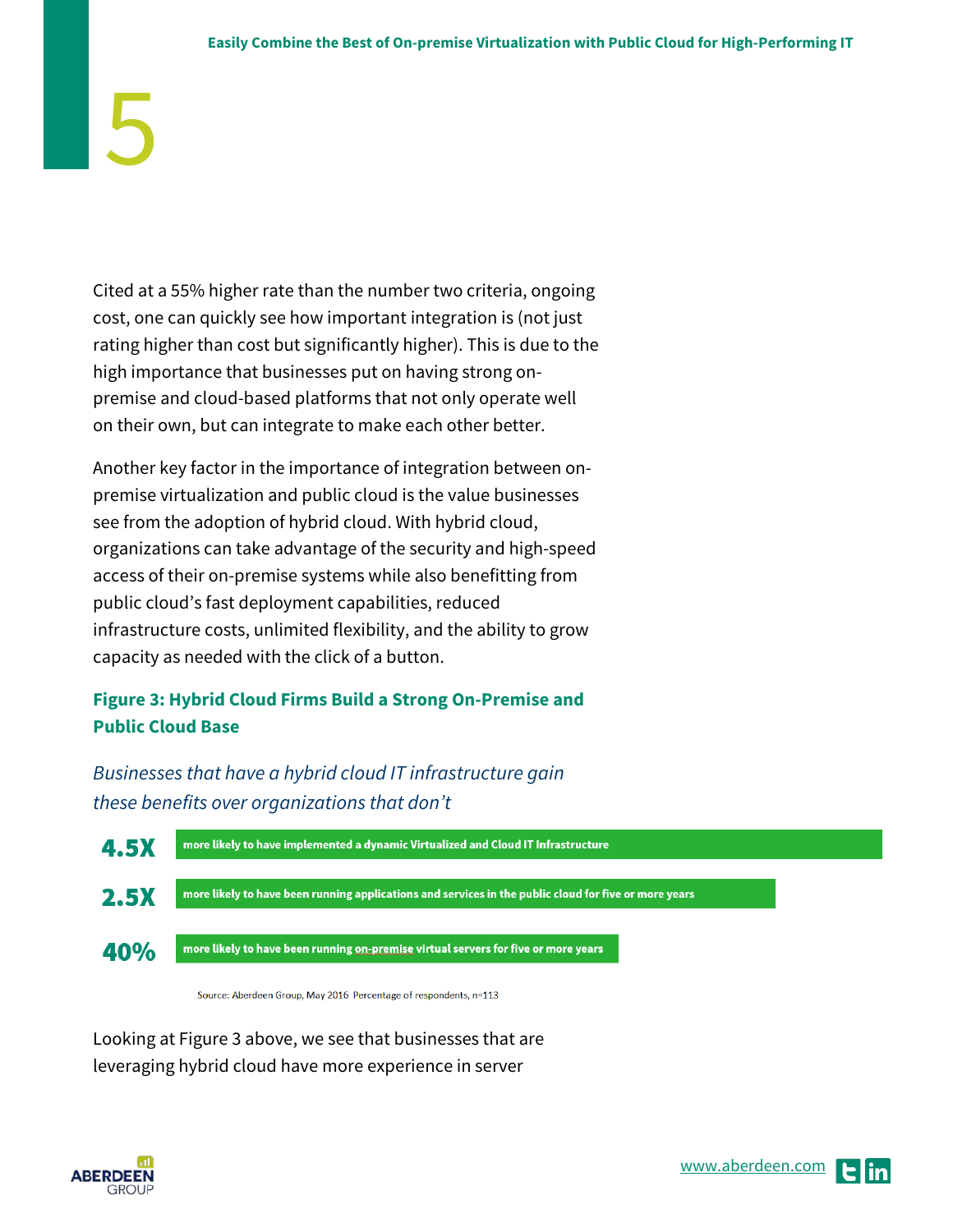The top criteria for choosing a public cloud system is its ability to integrate with on-premise infrastructure.

virtualization and public cloud and that they embrace dynamic policies and strategies.

This is a key point as, while some believe that use of public cloud leads to abandoning on-premise systems, instead we see that organizations with lots of experience in public clouds keep their on-premise systems and embrace hybrid approaches. And their use of dynamic processes means that they design workloads that run flexibly and dynamically on the computing infrastructure — physical or virtual, public or on premise — that best addresses the performance, trust level, geographic location, and compliance requirements of the application.

### Two Great Infrastructures that Are Even Better Together

Some might argue that it is usually best to specialize, that trying to do two things at once, such as on-premise virtualization and public cloud, makes it hard to do either one well. But Aberdeen research shows that just the opposite is true, that businesses that embrace both on-premise and the cloud gain a number of key advantages that make them IT infrastructure leaders.

To find out just what benefits are present, we looked at organizations that had embraced a hybrid cloud approach. These businesses use on-premise virtualization, both in private cloud and traditional server virtualization, and tightly integrate it with public cloud to boost their performance, reliability and scalability.

Looking at the data in Figure 4 below, we see several key benefits that hybrid organizations gain by leveraging on-premise and cloud.

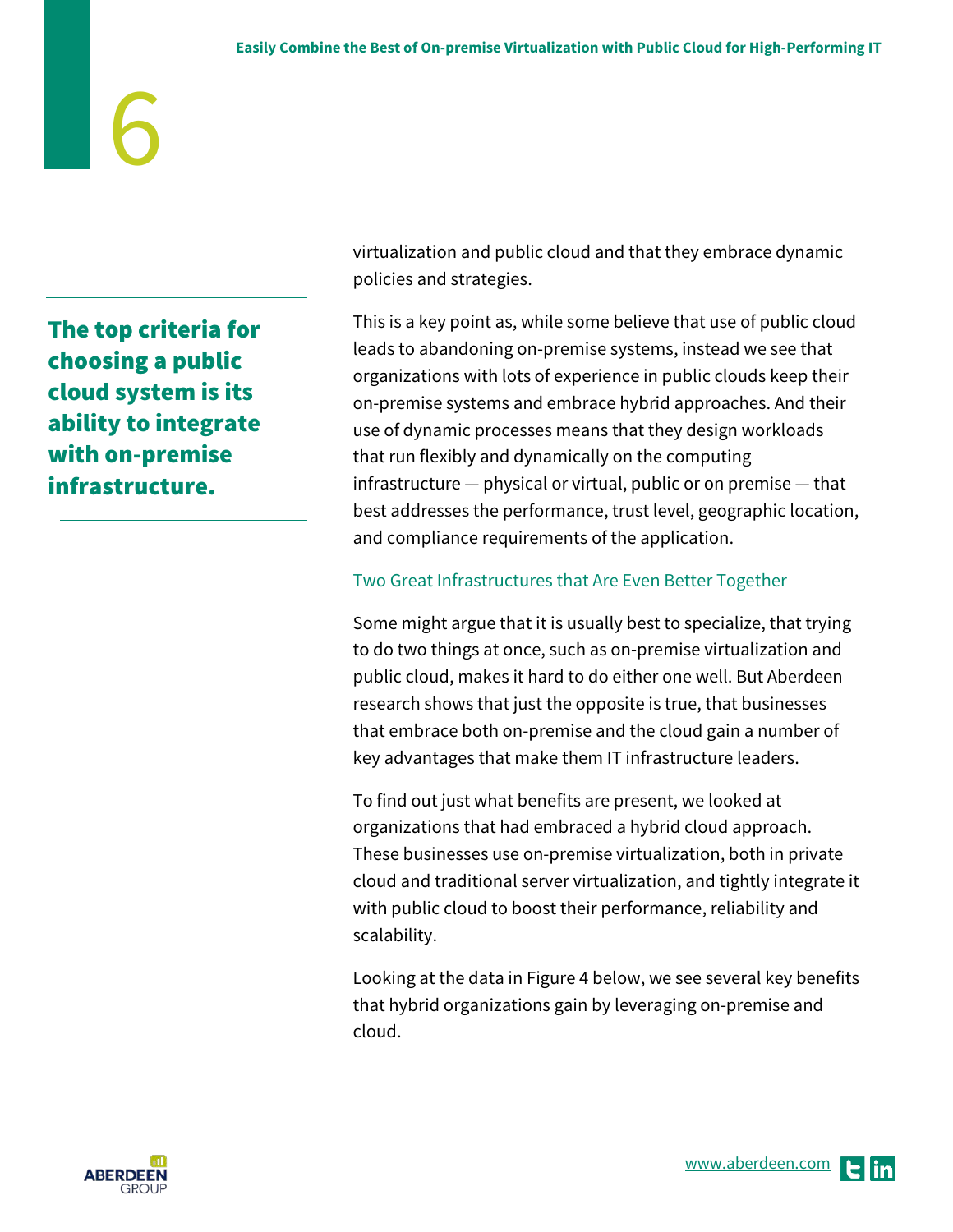### **Figure 4: Key Benefits of Hybrid On-Premise/Public Cloud Approach**



Organizations that take a hybrid approach are 43% more likely to have successfully built an agile IT infrastructure, with the hybrid approach giving them the opportunity to use the resources they need, when and where they need them. They are also 24% more likely to have reduced data center demands for space, power, and cooling, which of course is one of the reasons that they also are also 38% more likely to have seen a reduction in overall IT expenditures.

Additionally, since deploying applications and services is the name of the game for IT infrastructures today, one of the biggest benefits is that these hybrid on-premise and public cloud organizations are 50% more likely to have better application



7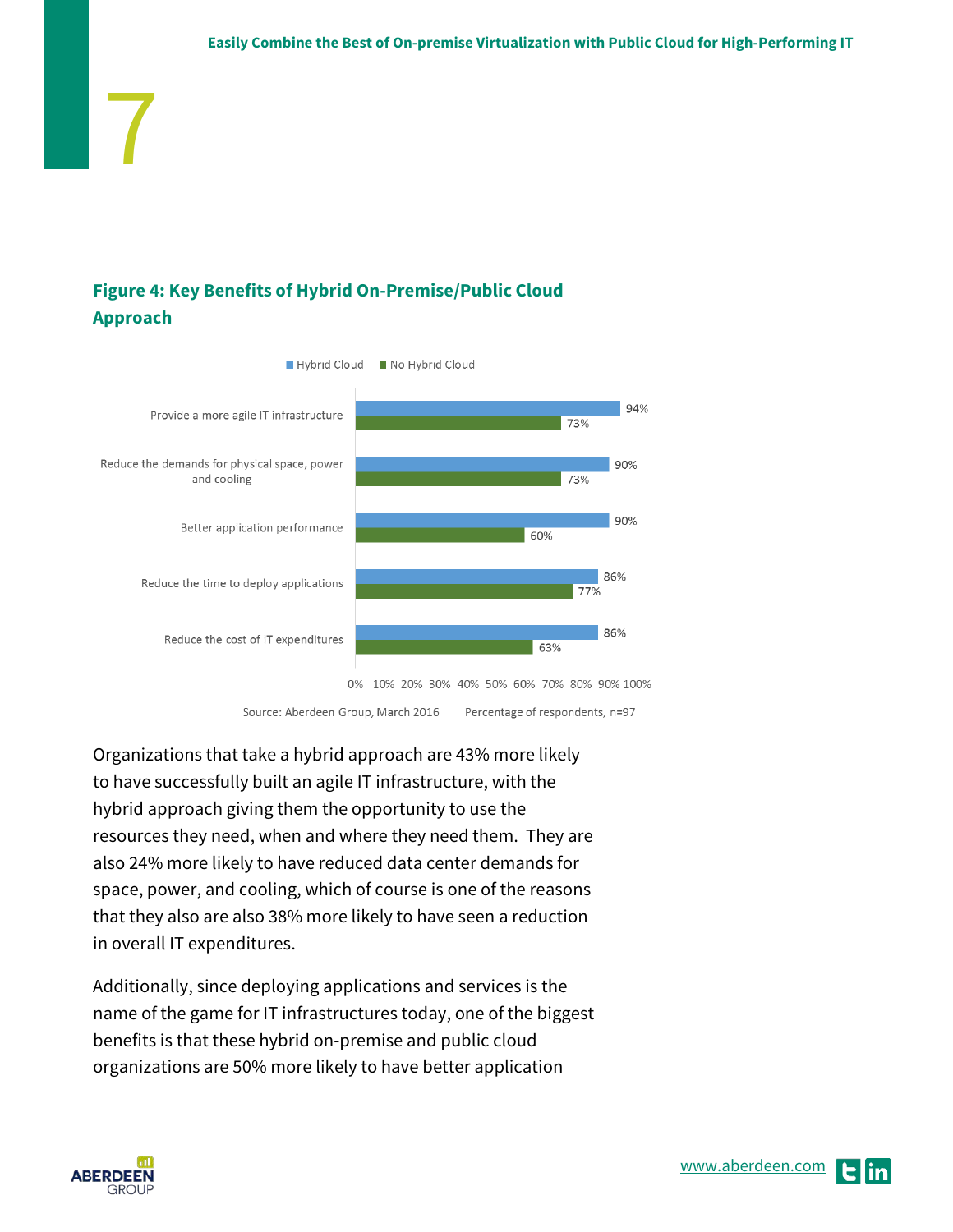performance and are able to deploy applications more quickly than businesses that don't embrace hybrid.

### Recommended Steps

As we've seen, organizations that are able to take a hybrid approach that integrates their on-premise infrastructure with the public cloud gain a number of advantages. However, this move needs to be done correctly.

It isn't just a matter of having both on-premise and public cloud. To get the most out of these infrastructures, businesses need to ensure that their systems will not only integrate well, but will set them up well to improve performance, reliability, and the capability to grow.

To effectively deploy a hybrid on-premise and public cloud infrastructure, organizations should:

→ Understand their current IT infrastructure. Step one in any major IT infrastructure process is to fully understand all of your applications, services, and servers (both virtual and physical). Knowing where your current infrastructure is today makes it possible to get it ready for tomorrow.

**→** Build a strong on-premise virtualization

**infrastructure.** If your virtualization infrastructure is poorly configured or managed, with lots of VM sprawl, orphaned systems and poor utilization, it's likely that all of these problems will be replicated in the cloud. Leading organizations leverage strong virtualization management and monitoring tools to ensure that their on-premise infrastructure is a solid base for the added cloud capabilities.

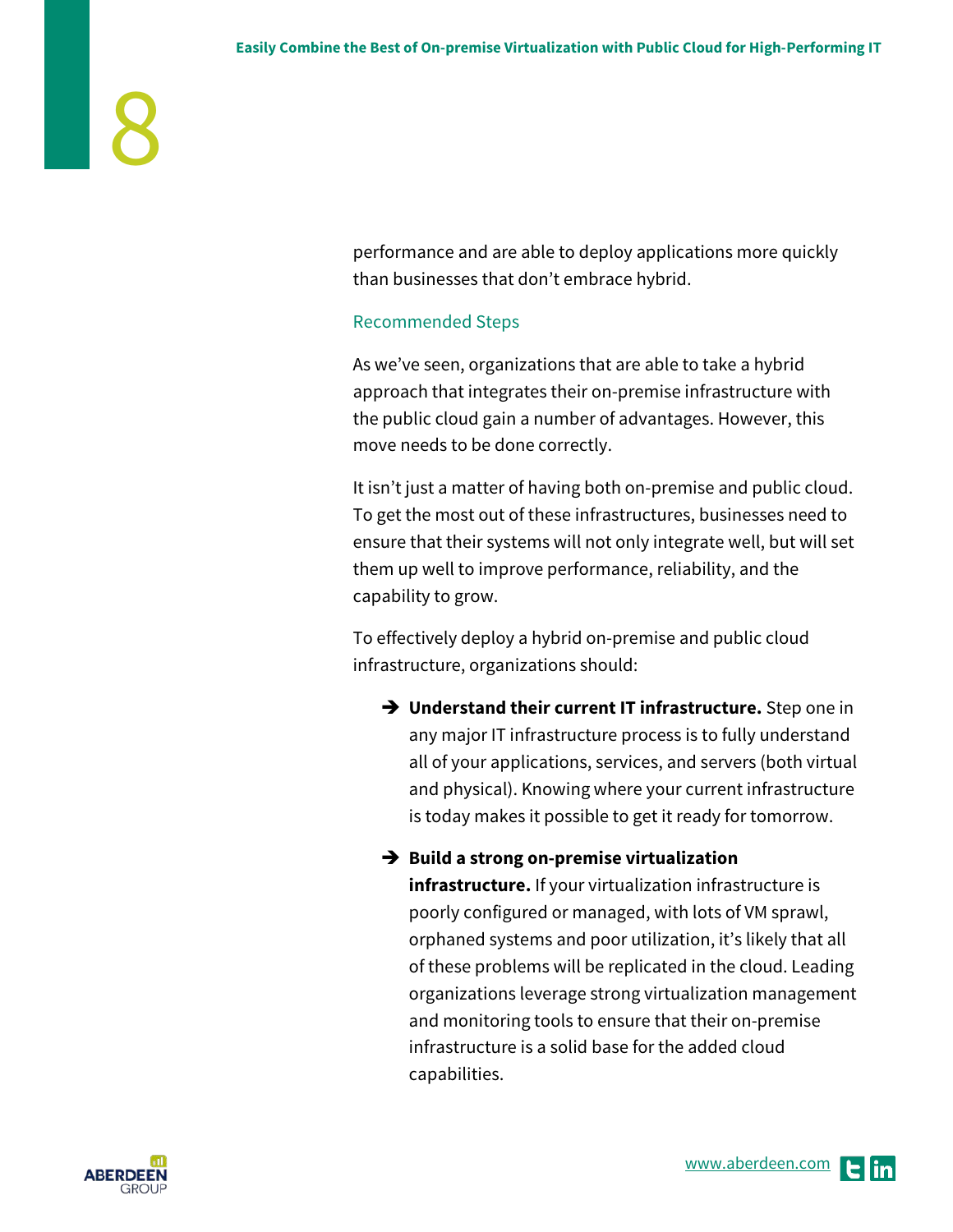- → Map out your public cloud needs and the required **capabilities.** Cloud can be easy but it's not simply a matter of throwing servers and applications into the cloud. Some services work well in the cloud and some don't — public cloud adds value in some areas while not in others. Take the time to understand everything that will be used in the cloud and map out those processes to ensure an effective public cloud deployment.
- **Look for strong integration between on-premise and cloud.** As stated earlier, ability to integrate with onpremise infrastructure is the number one criteria when businesses evaluate public cloud. With strong integration, organizations can seamlessly get the most out of both infrastructures.
- **→ Build for the future.** New technologies will continue to challenge businesses and bring additional complexities to IT. Those organizations that have used the right systems to build their infrastructure will not only be able to overcome these challenges, they will be able to effectively leverage them to gain key advantages.

It's great to have a strong in-house IT infrastructure. And the public cloud can bring powerful abilities to scale and be agile. But like a sports team that can win at home or away, leading IT organizations are able to leverage both on-premise and public cloud to be a winning organization.

That's what you call a home AND away advantage.